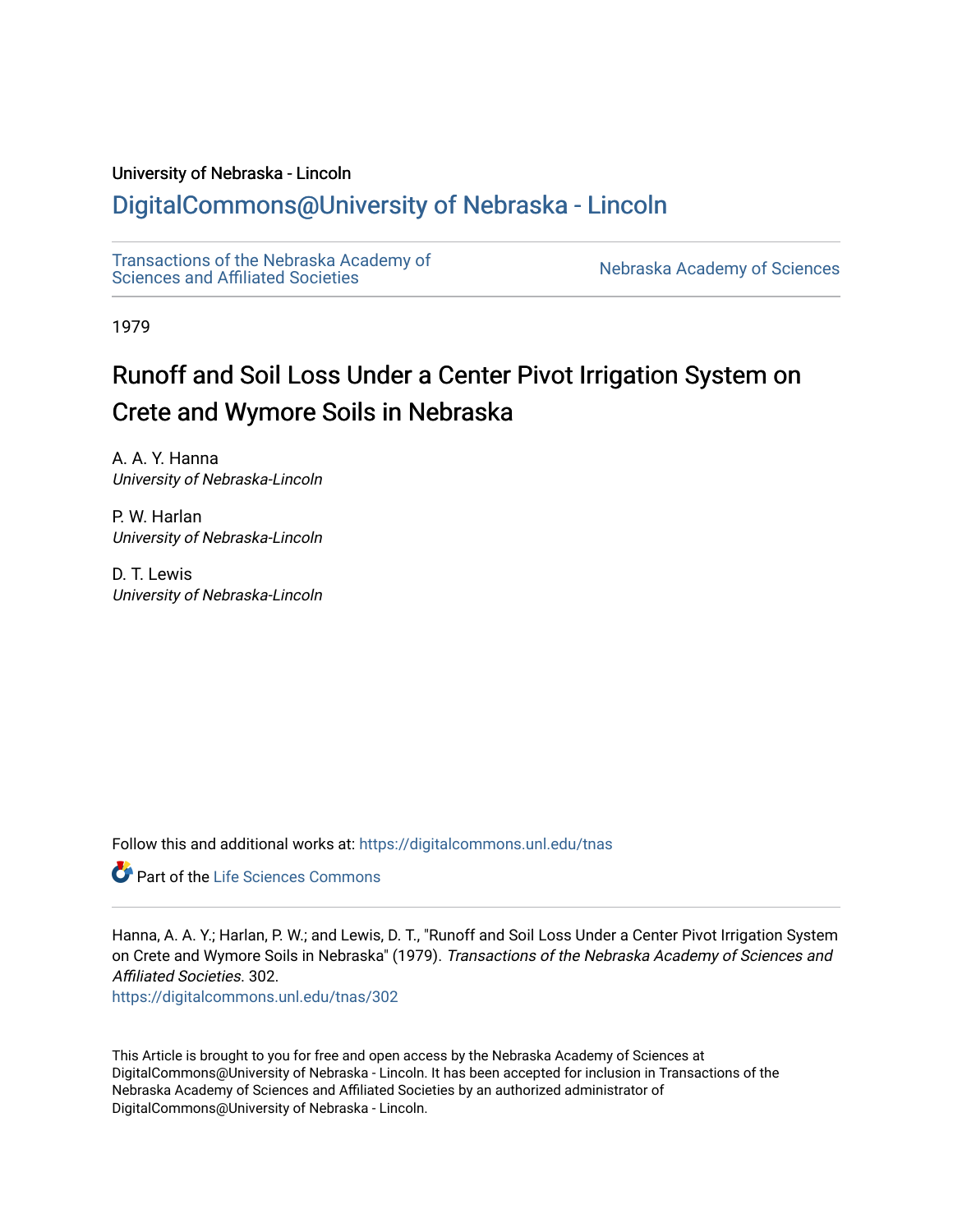#### RUNOFF AND SOIL LOSS UNDER A CENTER PIVOT IRRIGATION SYSTEM

#### ON CRETE AND WYMORE SOILS IN NEBRASKA\*

## A.A.Y.HANNA P. W. HARLAN D. T. LEWIS

Agronomy Department Institute of Agriculture and Natural Resources University of Nebraska-Lincoln Lincoln, Nebraska 68583

Tk 'iwoduction of the center pivot as a means of water application in areas formerly thought too steep for irrigation has opened many new areas to irrigated agriculture. With this expansion, many people have been concerned about increased runoff. This study was designed to determine if application of water through a center pivot produced runoff and increased the amount of soil loss on sloping clayey soils of the Crete and Wymore series. Small runoff plots were constructed near the perimeter of the irrigated circle for collection of runoff and sediment

The study concludes that center pivot application of water on slopes of 2, 4, and 8 percent results in no direct runoff if the crop production system is well managed. It did, however, indicate that runoff from a sain may increase when the soil is moist from irrigation.

#### t t t

#### INTRODUCTION

During recent years, use of the center-pivot irrigation system has opened up many areas previously unsuited to irrigation because of the percent, shortness, and variable aspect of slopes. The location of suitable aquifers along with the availability of the new technology of the center pivot has allowed expansion of irrigation into areas such as southeastern Nebraska where the soils are clayey and many slopes exceed 6 percent. The low intake rate of clayey soils in combination with steepness of slope would be expected to result in increased runoff and greater soil loss through erosion when irrigation water is applied.

Although water can be applied quite uniformly with a center-pivot system, the amount of water entering the soil may not be proportional to the application if runoff is severe. Runoff is mainly dependent on soil characteristics, surface conditions, and intake rate and slope (Kincaid, et al., 1969; Wischmeier, 1966).

The purpose of this study was to determine if application of water through a center-pivot system produced runoff and increased the amount of soil loss from sloping soils with physical properties usually associated with a slow rate of water intake. Chosen for the study was a quarter section of land in Gage County, Nebraska. Three mapping units that differed in slope and/or soil types were selected from within the irrigated area. The mapping units were;

- Site  $1 -$  Crete silty clay loam (Pachic Argiustoll, fine montmorillonitic mesic), 2 percent slope, well drained.
- Site  $2 Wy$  more silty clay loam (Aquic Argiudoll, fine montmorillonitic mesic), 4 percent slope, well drained.
- Site  $3$  Wymore silty clay loam (Aquic Argiudoll, fine montmorillonitic mesic), 8 percent slope, well drained.

Sites were located 8.1 m from wheel track 7, one-fifth the way between towers 7 and 8 of an 8-tower quarter-section center-pivot system.

The area was chisel-plowed in November, 1976, after the corn was harvested; corn stalks were left on the soil surface.

<sup>----</sup> 'Published with the approval of the Director as Paper No. 5564, Journal Series, Nebraska Agricultural Experiment Station.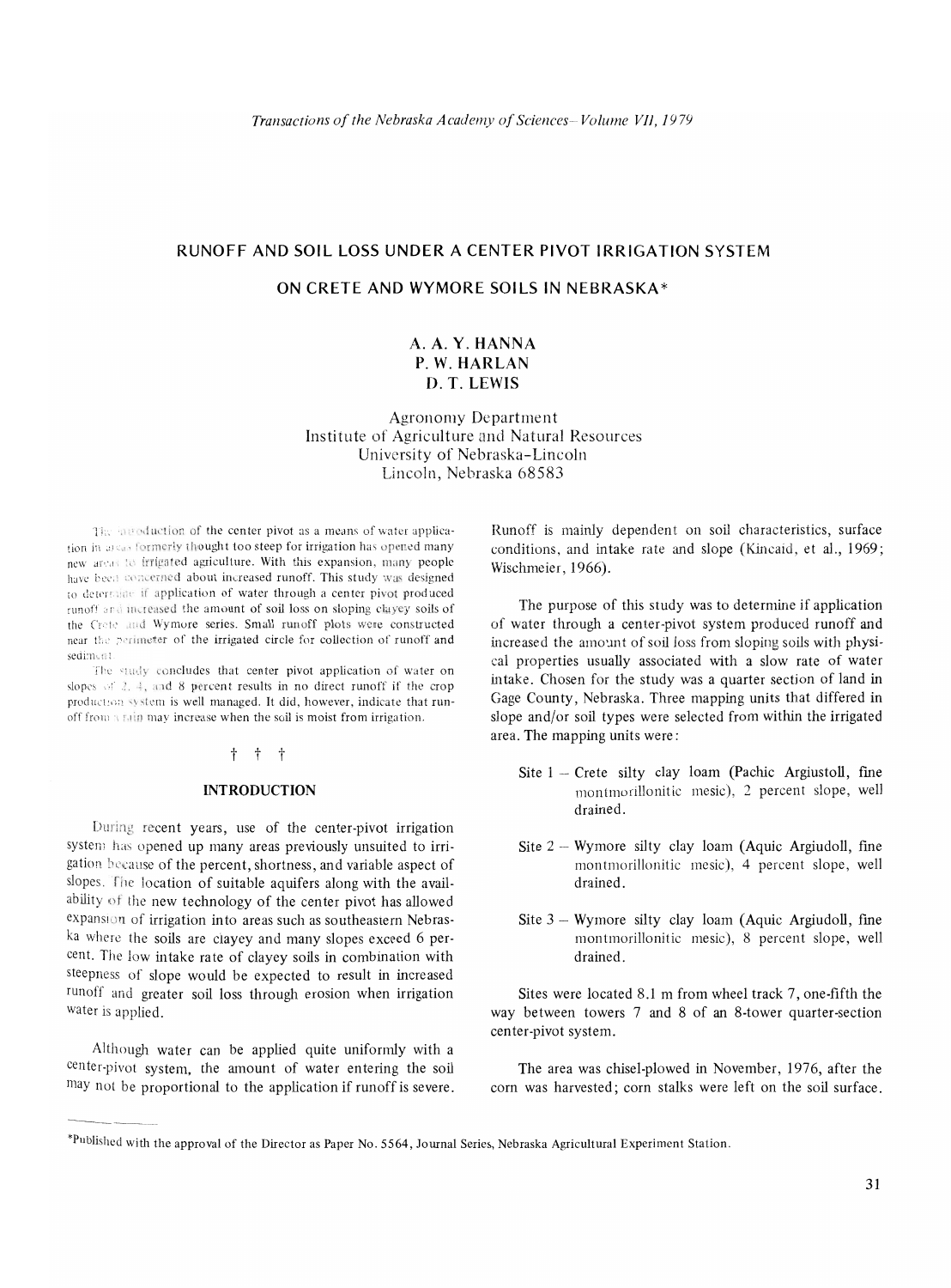At this time, 160 kg of nitrogen per hectare was applied. In early April, 1977, the soils were described and sampled using standard procedures (Soil Survey Staff, 1962 and 1972) just before the single disking and corn planting on the contour on April 18. The field was cultivated on June 7, 1977, to loosen the soil.

Precipitation and irrigation water reaching the test site was measured by a universal recording rain gauge and by I-gallon containers with funnels of 10.2 cm diameter. The I-gallon containers were placed in triplicate above the corn plants at a height of 250 cm.

Runoff plots that were 2 meters wide and 5 meters long and had a I-square-meter collection area (total of 11 square meters) were constructed perpendicular to the contour at each site. Metal edging was driven to a depth of 15 cm along the sites of the plot and a sill plate was driven to a depth of 40 cm at the lower end of the plot. The slight ridging of the contour rows did not restrict the flow of surface water or channel runoff to single break-over points. Runoff water and eroded soil sediment from the plots were collected in a 90  $x$  60  $x$  60 cm sump installed close to the down-gradient side of the sill. The sump was lined with a sheet of polyethylene. Runoff was measured volumetrically and was mixed thoroughly to suspend all of the sediment. Samples consisting of 400 ml of runoff and suspended sediment were oven dried, and then the dry sediment was weighed to calculate soil losses.

Minimum tillage consisted of chiseling, disking, and a single cultivation. On June 8, 1978, the amount of plant residue left on the soil surface after these operations was 900 lbs. per acre. Residue evaluation was made by William E. Riensch, Conservation Agronomist, Soil Conservation Service, USDA, Lincoln, Nebraska.

#### RESULTS AND DISCUSSION

Particle-size distribution for each soil shows similar relationships (Table I). The Crete soil has a higher clay content in the B21t horizon than the Wymore soils; however, the soil at each site is high in clay and silt and low in sand content. Low infiltration rates and slow percolation are usually associated with soil of this texture.

Rainfall and irrigation water applications were measured from June 16 to September 8, 1977 (Table II). One irrigation was made on June 10 and six others in the period June 19 to July 21. Irrigation was not needed for the rest of the growing season because rainfall was sufficient. Total amount of water supplied to the soil by rainfall and irrigation was 61.2 cm. No runoff or soil losses resulted from any of the seven irrigations, during which an averate rate of 2 cm of water was applied per hour. Amounts of runoff resulting from 9 of 24 rainfall events at each site are given in Table **III.** 

The following conditions probably account for the lacl of runoff with irrigation: a large number of cracks at the soi surface increased the initial intake rates and helped to preven crust formation; the soil surface was protected by plant resi due; the soil surface generally was dry at the time of irrigation The effect of moisture at the soil surface was illustrated during the study. Irrigation on June 19 was followed two days late' by 2.88 cm of rain which resulted in appreciable amounts  $\alpha$ runoff and soil loss on all slopes. About a month later, when the soil surface was dry, a greater amount of rain  $(3.28 \text{ cm})$ July 28) did not cause any runoff. This relation of runoff  $t_1$ antecedent soil moisture condition probably holds for a] types of irrigation systems.

#### TABLE I

#### Particle-Size Distribution for the Soil Profiles at Three Sites in a Field Irrigated by a Center Pivot

| soil<br>horizon | depth<br>cm | $%$ sand<br>2000-50um | $%$ silt<br>50-2um | $%$ clay<br>$2 \text{ um}$ |  |  |
|-----------------|-------------|-----------------------|--------------------|----------------------------|--|--|
|                 |             | Site 1                |                    |                            |  |  |
| AP              | $0-13$      | 5.2                   | 64.3               | 30.5                       |  |  |
| B1              | 13-20       | 5.4                   | 66.4               | 28.2                       |  |  |
| B21t            | 20-51       | 2.5                   | 46.3               |                            |  |  |
| B22t            | 51-69       | 2.8                   | 49.9               | 37.3                       |  |  |
| B <sub>3</sub>  | 69-91       | 4.2                   | 60.2               | 35.6                       |  |  |
| C <sub>1</sub>  | 91-152      | 3.8                   | 64.9               | 30.3                       |  |  |
|                 |             | Site 2                |                    |                            |  |  |
| AP              | $0 - 18$    | 4.3                   | 58.8               | 36.9                       |  |  |
| B1              | 18-23       | 3.2                   | 58.6               | 38.2                       |  |  |
| B21t            | 23-38       | 2.6                   | 54.5               | 42.9                       |  |  |
| B22t            | 38-66       | 2.4                   | 58.9               | 38.7                       |  |  |
| B <sub>3</sub>  | 66-81       | 2.3                   | 67.0               | 30.7                       |  |  |
| C <sub>1</sub>  | 81-117      | 2.3                   | 69.7               | 28.0                       |  |  |
| C <sub>2</sub>  | 117-152     | 1.8                   | 72.3               | 25.9                       |  |  |
|                 |             | Site 3                |                    |                            |  |  |
| AP              | $0-13$      | 2.8                   | 57.5               | 39.7                       |  |  |
| B1              | 13-20       | 2.6                   | 55.2               | 42.2                       |  |  |
| B21t            | 20-38       | 2.3                   | 57.2               | 40.5                       |  |  |
| B22t            | 38-51       | 1.7                   | 62.0               | 36.3                       |  |  |
| B23t            | 51-69       | 2.2                   | 65.4               | 32.4                       |  |  |
| B <sub>3</sub>  | 69-89       | 3.2                   | 67.1               | 29.7                       |  |  |
| $\overline{C}$  | 89-152      | 3.3                   | 72.2               | 24.5                       |  |  |
|                 |             |                       |                    |                            |  |  |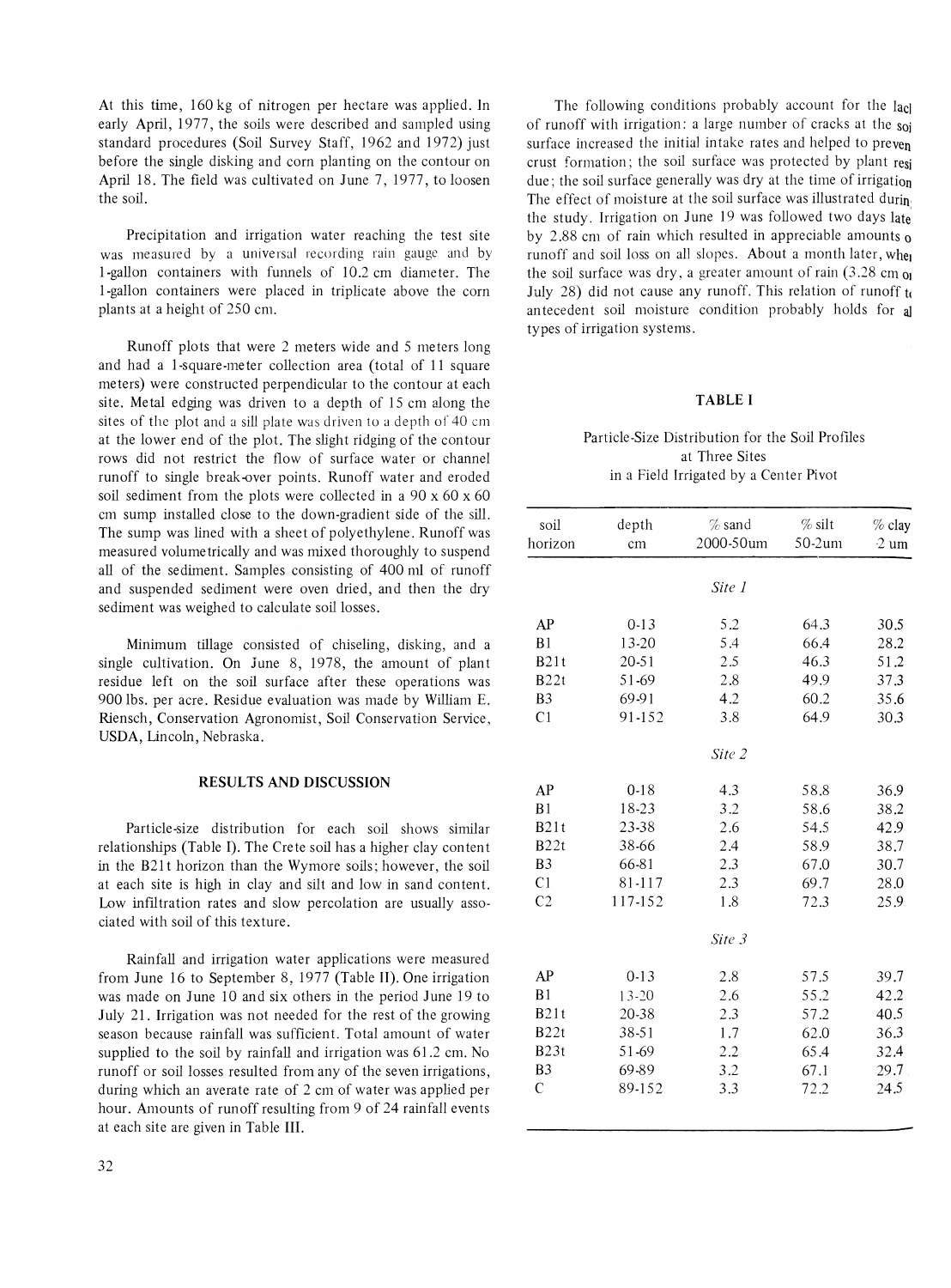#### TABLE II

|  | Amount of Rainfall and Center Pivot Irrigation |
|--|------------------------------------------------|
|  | In Southeast Nebraska, 1977                    |

| Date        | Rainfall cm |       | Irrigation cm |
|-------------|-------------|-------|---------------|
|             |             |       |               |
|             |             |       | $*2.01$       |
| June 10     | 2.81        |       |               |
| June 16     |             |       | 2.03          |
| June 19     | 2.88**      |       |               |
| June 21     | $1.20**$    |       |               |
| June 24     |             |       | 1.87          |
| July 2      |             |       | 2.25          |
| July 6      | 0.41        |       |               |
| July 7      | 2.08        |       |               |
| July 11     |             |       | 1.70          |
| July 13     |             |       | 2.21          |
| July 17     | 0.25        |       | 2.01          |
| July 21     | 1.80        |       |               |
| July 24     | 3.28        |       |               |
| July 28     | 0.67        |       |               |
| August 1    | 1.05        |       |               |
| August 4    | 0.99        |       |               |
| August 5    | 4.04**      |       |               |
| August 8    |             |       |               |
| August 11   | $2.24**$    |       |               |
| August 14   | 2.48**      |       |               |
| August 15   | 8.64**      |       |               |
| August 19   | 0.21        |       |               |
| August 22   | 0.10        |       |               |
| August 25   | 0.81        |       |               |
| August 26   | 0.61        |       |               |
| August 28   | 1.86**      |       |               |
| August 31   | 0.46        |       |               |
| September 1 | 0.33        |       |               |
| September 3 | 8.03**      |       |               |
| September 4 | 1.90**      |       |               |
| Total       | 49.13 cm    | Total | 12.07 cm      |

Total rainfall + total irrigation =  $61.2$  cm

\* This irrigation was applied before taking the measurements and is not included in the calculations.

\*\* Rainfall resulting in runoff on one or more slopes.

Amounts of rain-caused runoff at a given site during the several storms depended on soil and plant conditions and rainfall characteristics. For all rainfall events, however, amounts of runoff from the three sites were related to differences in slope. As shown geographically by Figure 1, the



Figure 1. Total amounts of runoff from three different slopes, 1977.

difference between the amounts of total runoff from slopes of 2 and 4 percent was greater than the difference between the amounts of total runoff from slopes of 4 and 8 percent. Total amounts of runoff from June 18 to September 8,1977, were 4.8, 8.0, and 10.8 cm for slopes of 2, 4, and 8 percent, respectively. These amounts represent 10, 16, and 22 percent of the total rainfall on the three slopes.

Sediment or soil loss during six of the nine rainfall events is given in Table III. Rain storms with low amounts and low intensities (all rainfall events except those on August 15 and September 3) resulted in average soil losses that increased 69 percent and 75 percent as the slope went from 2 to 4 percent and from 4 to 8 percent, respectively. During rain storms of high amounts and high intensity (rainfall events on August 15 and September 3), the amount of average soil loss became smaller as slope went from 2 to 4 percent, then became larger as slope went from 4 to 8 percent. This can possibly be explained as follows: When rain falls on a dry soil, the soil is slaked and thrown into suspension and this suspended material is carried off by rain with just enough quantity and intensity to cause runoff; whereas, with rains of high intensity and amounts, the suspended material is soon washed away and the remaining wet soil packs down.

Total amounts of soil loss for six events were 1.4, 1.4, and 2.3 metric tons per hectare for the 2, 4, and 8 percent slopes. The lack of difference in total soil losses from the 2 or 4 percent slope may be due to the presence of cracks in these soils resulting in deposition of soil sediment. This phenomenon may be more active with low velocity runoff water on flatter slopes. On the 8 percent slope, velocity of runoff water is high and there was no time for soil sediments to settle into the cracks and most sediments remained with runoff water, thus resulting in a 60 percent greater soil loss.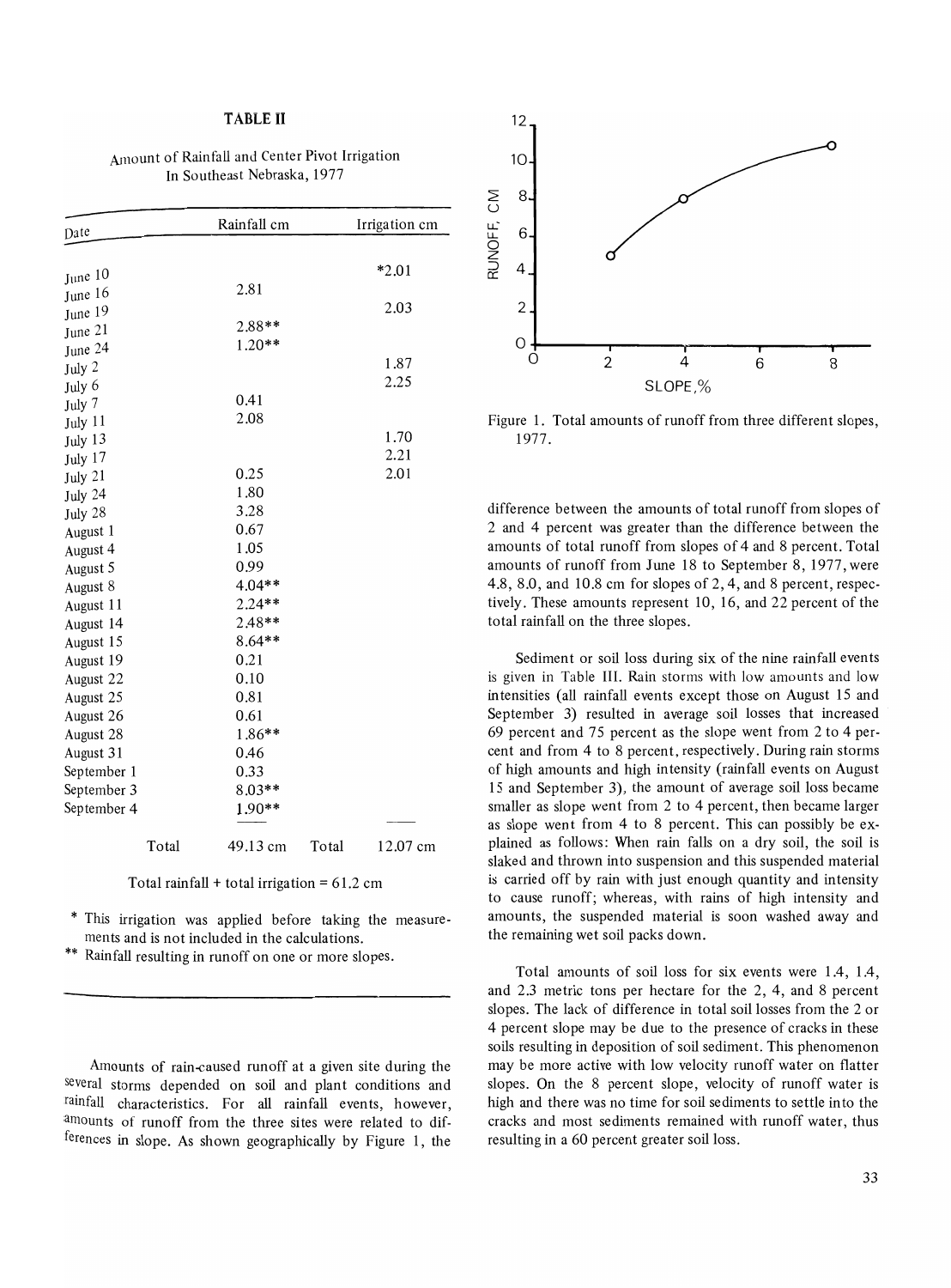#### TABLE III

|                   |                     |      |      |              |      | Dates of Runoff Events  |      |            |      |      |                  |                                                              |
|-------------------|---------------------|------|------|--------------|------|-------------------------|------|------------|------|------|------------------|--------------------------------------------------------------|
|                   |                     | 6/21 | 6/24 | 8/8          | 8/11 | 8/14                    | 8/15 | 8/28       | 9/3  | 9/4  | Irrigation       | Total                                                        |
|                   | Amount of rain (cm) | 2.88 | 1.20 | 1.35<br>2.69 | 2.24 | 2.48                    | 8.64 | .89<br>.97 | 8.03 | 1.90 | $2.04**$         | $33.2^{\circ}$                                               |
| Intensity (cm/hr) |                     | .72  | 1.60 | 4.05<br>.77  | .75  | 1.47                    | 6.97 | .45<br>.19 | 3.74 | .28  | $2.04**$         |                                                              |
|                   |                     |      |      |              |      | Runoff (cm)             |      |            |      |      |                  | $\frac{1}{2}$ , $\frac{1}{2}$<br>$\mathcal{L}_{\mathcal{L}}$ |
| Site              | Slope               |      |      |              |      |                         |      |            |      |      |                  |                                                              |
| 1                 | 2%                  | .99  | .18  | .11          | .00  | .38                     | .63  | .00        | 1.21 | 1.34 | 0                | 4.8;                                                         |
| $\boldsymbol{2}$  | 4%                  | .56  | .40  | .86          | 1.10 | 1.22                    | .97  | .18        | 1.37 | 1.38 | 0                | 8.0                                                          |
| 3                 | 8%                  | 1.00 | .48  | 1.17         | 1.59 | 1.61                    | 1.51 | .20        | 1.66 | 1.58 | 0                | 10.8                                                         |
|                   |                     |      |      |              |      | Soil Loss (ton/hectare) |      |            |      |      |                  |                                                              |
| 1                 | 2%                  | —*   | ——*  | .07          | 0.   | .15                     | .52  | ——*        | .42  | .27  | 0                | 1.4                                                          |
| $\boldsymbol{2}$  | 4%                  |      |      | .14          | .14  | .19                     | .29  | $- - -$    | .36  | .32  | 0                | 1.44                                                         |
| 3                 | $8\%$               |      |      | .35          | .29  | .49                     | .44  |            | .45  | .27  | $\boldsymbol{0}$ | 2.29                                                         |

Arnoun ts of Runoff and Soil Loss Resulting from Precipitation on Three Test Sites, 1977

\* Missing Data

\*\* Irrigation

#### **CONCLUSIONS**

- 1. Center-pivot irrigation system applying 2 cm of water at a rate of 2 cm per hour caused no direct runoff or soil loss from clayey soils having 2, 4, and 8 percent slopes. However, runoff resulting from medium to heavy rain on recently irrigated soil is likely to be greater than that resulting from an equivalent rain on dry soil.
- 2. The greater the slope, the larger the amount of runoff produced by medium to heavy rain. However, the difference in runoff amounts from the 2 and 4 percent slopes was greater than the difference in runoff amounts frem the 4 and 8 percent slopes. Total runoff was 10, 16, and 22 percent of total rainfall on slopes of 2, 4, and 8 percent respectively.
- 3. Amounts of soil loss from the 2, 4, and 8 percent slopes were relatively high. Soil losses from the 2 and 4 percent slopes were virtually the same but from the 8 percent slope was 60 percent greater.

#### **REFERENCES**

- Kincaid, D. C., D. F. Heermann, and E. G. Kruse. 1969. Ap plication rates and runoff in center pivot sprinkler irrigi tion. *Transactions of the American Society of Agriculture Engineers,* 11 :648-657.
- Soil Survey Staff. 1962. *Supplement to the Soil Surve) Manual Agriculture Handbook No.* 18. United State Department of Agriculture, Soil Conservation Service Washington, D.C.:173-188.
	- . 1972. Soil Survey laboratory methods and procedure for collecting soil samples. *Soil Survey Investigation Report No. I.* United States Department of Agriculturl Soil Conservation Service, Washington, D.C.: 10.
- Wischmeier, W. H. 1966. Relation of field plot runoff  $\psi$ management and physical factors. *Procecdings of th Soil Science Society alA lIlerica,* 30 :272-277.